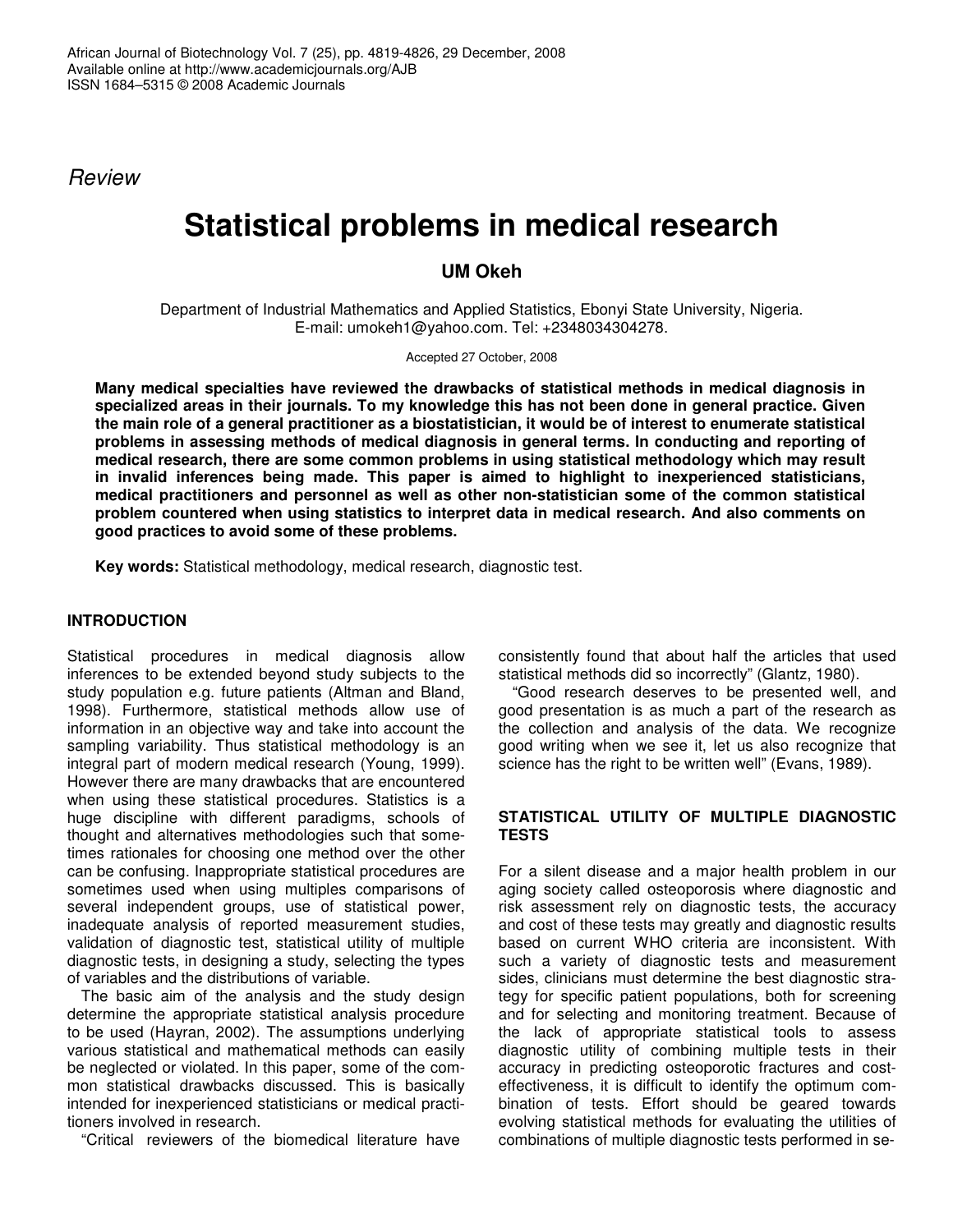quence or in parallel. It is also possible to improve diagnostic consistency based on statistical principles. Furthermore, one can also apply new statistical methods to existing epidemiological databases to identify the optimal combination of diagnostic tests for osteoporosis and most uniform criteria for consistent diagnosis (Lu et al., 2006).

## **FAST VALIDATION OF DIAGNOSTIC TEST**

This may require fast evaluation of a diagnostic test for prognostic prediction. To formally establish a method for prognostic prediction, we need to conduct a prospective study to follow a group of patients. For rare prognostic outcomes, such studies can be costly and take for a long time. The cost of such studies will exclude low cost techniques because it is no possible to recover the costs of a longitudinal prospective study. Also, the change in technology is accelerated. New diagnostic methods can be moving targets. It is very possible that the technique will have been outdated or irrelevant when a long-term validation study is finished. One can improve statistical designs that combine a cross-sectional case-control study with a short-term follow-up study. The new parameters will be measured with those established prognostic predictors for patients with and without prognostic outcomes in the cross-sectional study. Similar parameters and their changes will also be measured in the shortterm follow-up study. Under some mild statistical assumptions and improved analysis methods, we hope that we can correctly estimate the prospective prediction power of new parameters within a relatively short-time.

## **PROBLEMS OF STUDY DESIGN**

One very vital thing is to make the correct choose of study design which will enable one to answer the research question in a cost effective way. Often times, study design influences its cost through the sample size number of arms, number of follow-up visits per study participant and the amount of testing to be done, among other factors. Neglecting statistical advice on study design is one of the commonly witnessed "drawbacks" in research.

Apart form choosing the most effective study design and sample size calculations, this stage also involves specifications of main hypotheses, outcomes, potential confounding or risk factors; and for randomized controlled trials, defining randomization and blinding procedures. It is important therefore to highlight some errors encountered involving sampling plan, sampling size calculations, randomizations and sample pooling.

## **Planning for sampling**

Avoidance of bias requires that sampling plan has to be properly done. For instance in assessing prevalence of

HIV, a sample of certain group e,g. pregnant women cannot represent the general population as pregnant women are highly sexually active individuals. Also nonresponse in behavioral health studies can easily be due to self-selection which introduces selection bias.

## **CALCULATIONS INVOLVING SAMPLE SIZE**

Normally, sample size is calculated to obtain estimates of desired precision or to discover any existing effect, for instance, a minimum detectable difference between two treatments. If the sample is smaller than necessary, then enough power for statistical conclusions would not be available. Obviously unnecessarily larger samples would require ore resources than could be justified by the gain in precision or power to detect the difference.

The following vital points should be highly considered when calculating a sample size for a study.

- 1. The statistical model or test e.g. paired to t-test or two independent sample t-tests to be used for analysis.
- 2. The level of accuracy of the estimate or detectable difference required.
- 3. The variations in the population ie how individual data points vary around the expected value
- 4. The type of sampling technique used e.g. systematic sampling, stratified sampling, etc.

Most often we encounter drop-outs or loss to follow-up in a cohort study. This can commonly be witnessed in transient populations like migrant groups or job seekers moving from place to place. When the number of study participant who are lost to follow-up is large, it may lead to a substantial reduction in the sample size and subsequently loss of power to test the hypothesis or loss of precision in estimating the size of an effect. So in calculating sample size, it is necessary to have an estimate of the dropout rate. This rate should be factored in the calculation of the sample size so that the final sample size is more than the required effective sample size. This will ensure that if the number of participants lost to follow-up during the study is not more than the anticipated drop- out rate, the study will still have the required power or precision.

## **Sample pooling**

This may sometimes be described as laboratory assays. When carrying out a study that requires an expensive assay to detect, the presence of an uncommon characteristic in blood samples it may be advantageous to pool samples in order to reduce the number of tests performed and hence the cost. Such sample pooling is only costeffective if the probability of a positive test is small. In this case, statistical knowledge is useful to calculate the most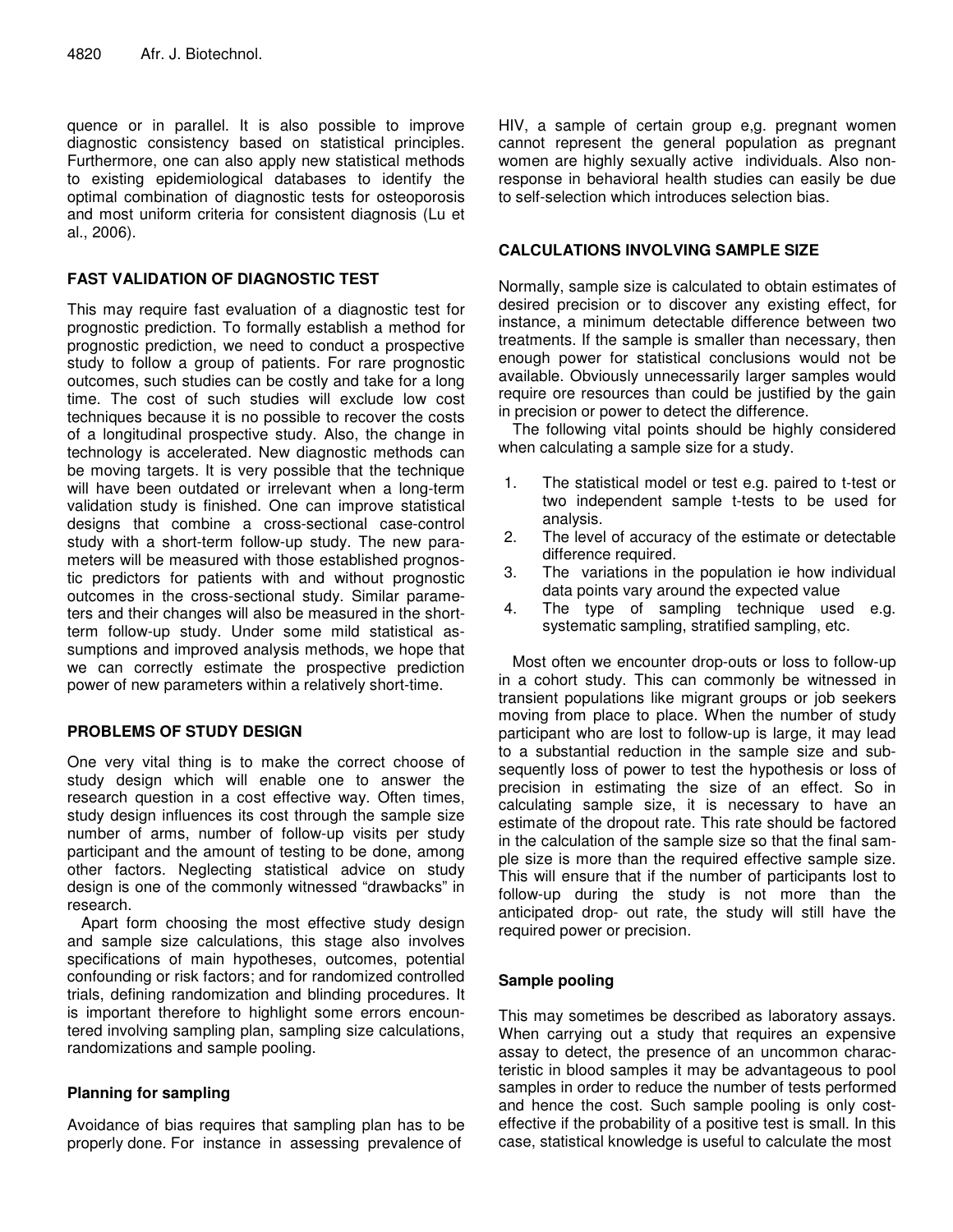effective number of samples to be pooled, and estimate the expected number of vials required for follow-up on positive tests. Sample pooling has a common mistake of not considering the probability of samples testing positive and calculating the expected number of tests to be done, which may result in resting more samples than necessary. The cost saving in terms of the assay need to be matched by the drawing of a sample of sufficient amount to permit both individual testing when the pooled sample is positive and contribution to a pooled sample.

## **Randomization**

The primary aim of experimental clinical studies is usually to compare effects of treatment regimens. Therefore, if the groups differ in other characteristics apart from the treatment regimen, the comparisons may be biased if prognosis is related to some of these factors. It is therefore, important that groups are as balanced in terms of all other factors (both known and unknown) as possible. Unknown factors cannot be easily adjusted at analysis stage unlike for known potential confounders. Randomization is one of the statistical tools used to ensue that treatment groups are balanced.

If randomization is done correctly, any imbalances between groups are due to chance alone. Randomization using blocks ensures that the numbers of participants are balanced between groups. Blocking is particularly necessary in small studies because simple randomization can lead to imbalance in the number of participants in the trials arms which could reduce the power of a study (Piantadosi, 1997; Mathews, 2000). However, care is needed when deciding on the length of the blocks so that they are short enough to balance the groups but not too long such that investigators are able to predict the assignment of an individual treatment. Other forms of randomization used include stratification and minimizetion techniques to ensure balancing with respect to known prognostic factors (Piantadosi, 1997; Mathews, 2000).

## **LOW STATISTICAL POWER**

Statistical power is the probability of getting a statistically significant result if there is a biologically real effect in the population being studied. Type 1 error is the probability of rejecting the mill hypothesis falsely. Its counterpart is the type 2 error (termed  $\beta$ ), the probability of accepting the null hypothesis falsely, that is, of rejecting the fact that there is a difference between the two groups.

The power of a test is calculated as 1-  $\beta$ , a measure of the ability to detect the real difference if it is there. If the sample size is too small, then it may not be possible to establish the significance of a given difference but that does not mean that the difference is not there. Power

analysis allows us to be certain that we have looked hard enough for the difference.

One of the first studies to draw attention to these problems in medicine was that by Freiman et al. (1978) who examined 71 randomized trials that compared the effects of two drugs or treatments and concluded that there was no statistically significant difference between their effects. They showed that, in many of those studies, the actual responses were quite large, but because the sample sizes were too small there was a greater than 10% chance of missing a true 25% therapeutic improvement in 67 of the trials and a true 50% therapeutic improvement in 50 trials. In some instances, this led the investigators to discontinue studying the new treatment and to conclude that it was of no benefit, clearly this is an undesirable outcome; a 25% improvement in the cure rate in any disease would be very welcome. Meanwhile, there are several statistical programs for power analysis that are either free or for purchase that have been evaluated by Thomas and Krebs (1997) and most of these can be found on an excellent web site resources or power analysis (US Geological survey, patuxent Wild life Research centre). The calculations are best done a priori, that is, in planning the study and before starting it, but they can also be done post hoc in determining the power of a study that has been completed.

## **INCORRECT USE OF MULTIPLE COMPARISONS OF SEVERAL INDEPENDENT GROUPS**

Glantz (1980) identified these as among the most frequent errors of statistical analysis. Wallenstein et al. (1980) dealt very effectively with the problem, but it appears that the pendulum has swung too far in the other direction, that is, that correction for multiplicity is sometimes used when it is not needed. People have a great deal of difficulty in deciding when corrections multiplicity is needed, and there are even times when statisticians disagree (Dunnett, 1970). Nevertheless, the general principles are straightforward. In addition, we would like to describe some other analyses that can be used in certain circumstances when the issues of multiple comparisons arise.

Let us illustrate that repeated t-tests shift the probability from a single test. For a simple example, consider that you are trying to decide whether to go home daily or stay and work for another 2 h. To make the decision you will toss a coin. If it lands with heads up, you will go home early, if not, you will stay and work. You toss the coin and it comes up tails. You toss it again, and again it comes up tails. You continue tossing until it comes up heads, so you pack up and go home early. Obviously, at the first toss, there is a 50:50 chance of heads coming up but as you continue tossing, there will eventually be near certainty that a head will appear, the changes of getting 10 trials in a row are 0.000976525.

For a more detailed discussion, this work can do no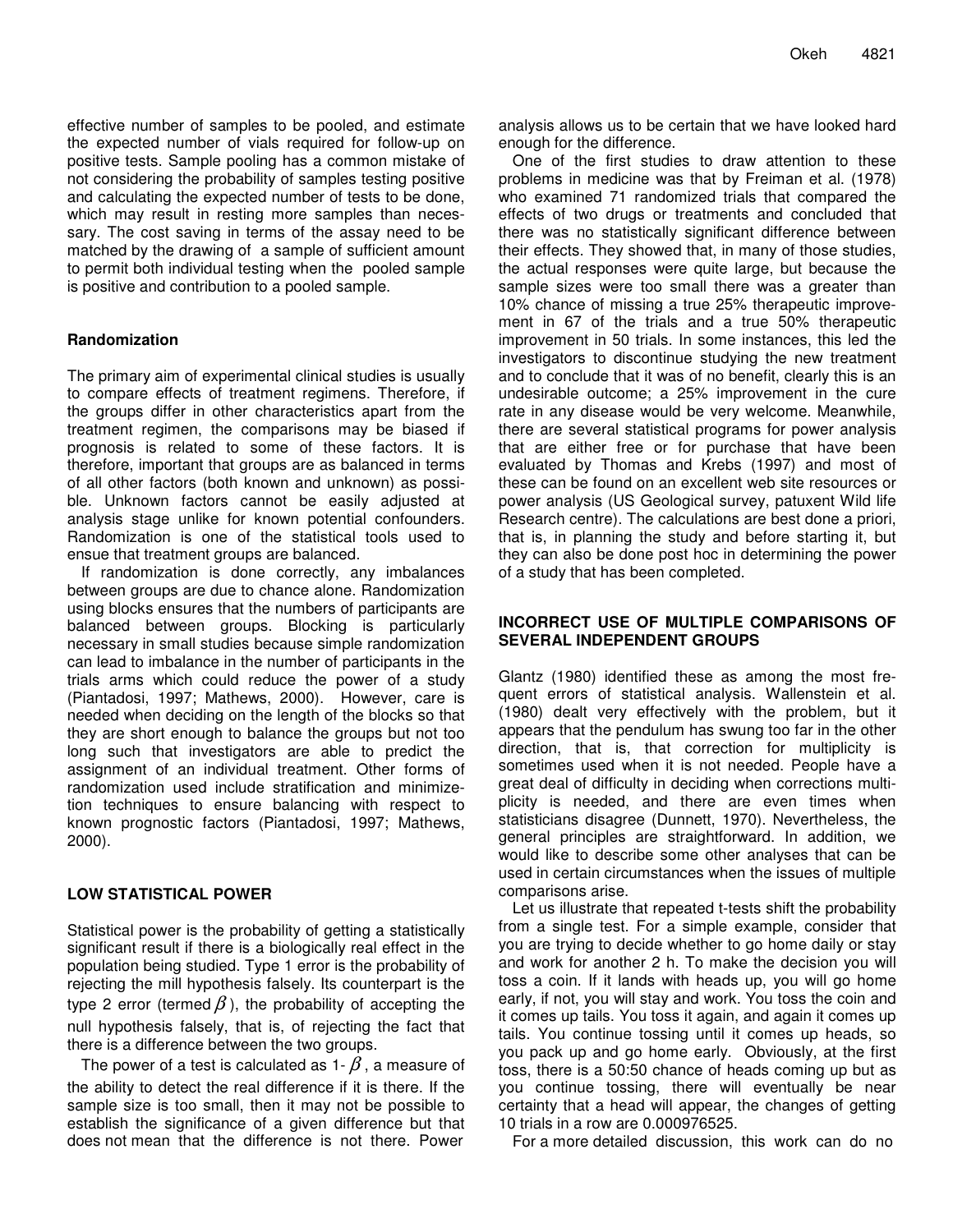better than use an explanation given by Tukey (1977), with a normal distribution. Set the probability of falsely rejecting the null hypothesis (which we know to be true) at 0.05. Therefore, the probability of correctly accepting the null hypothesis is 1-0.05-0.95. Now draw two more groups at random from the same populations, and once again there is a probability of 0.05 of falsely rejecting the null hypothesis and 0.95 of correctly accepting the null hypothesis. Now, what happens if it is stated that the null hypothesis will be rejected if either of the two sets show a significant difference? The probability of correctly accepting the null hypothesis for both sets is the product of the two probabilities: 0.95x0.95=0.9025.

Therefore, the probability of falsely rejecting the null hypothesis is  $1-0.9025 = 0.0975$ . In other words, by giving oneself two chances to reject the null hypothesis, one would have almost doubled the chances of falsely rejecting it. You continue to draw pairs of groups at random from the parent populations, hypothesis increases steadily. Therefore, as the number of t-tests increases, the risk of a type 1 error increases, even though for each individual t-test the risk remains at 0.05. One of the ways of reducing the type1 error is to divide the probability of marking a type 1 error by the number of comparisons (t tests). This ratio remains close to the conventional 0.05 value as may be shown. This is the basis of the Bonferroni correction. For further reading see, Creasy et al. (1972).

## **MEASUREMENT REPORTING WITH IRRELEVANT PRECISION**

Rounding members to two significant digits improves communication (Ehrenberg, 1981). In the sentence below the final population size is about three times the initial population size for both he women and the men, but this fact is only apparent after rounding:

The number of women rose from 29,942 to 94, 347 and the number of men rose from 13,410 to 36,051.

The number of women rose from about 30,000 to 94,000 and the number of men rose from about 13,000 to 36,000. Many numbers do not need to be reported with full precision. If a patient weighs 60 kg, reporting the weight as 60.18 kg adds only confusion, even if the measurement was that precise. For the same reason, the smallest P value that needs be reported is P<0.001.

The incorrect application of descriptive statistics: continuous data has means and standard deviation as the most common descriptive statistics. They describe only a "normal" distribution of values. By definition, about 68% of the values of a normal distribution are within plus or minus 1 standard deviation of the means, about 95% are within plus or minus 2 standard deviations, and about 99% are within plus or minus 3 standard deviation. In markedly non-normal distributions, these relationships are no longer true, so that means standard deviation do not communicate the shape of the distribution well.

Instead, other measures like median, range, interquartile range are recommended (Murrary, 1988).

Even though mean and standard deviation can be calculated from as few as two data points, these statistics may not describe small samples well. In addition, most biological data are not normally distributed (Feinstein, and Ipr, 1987). For these reasons, the median and range or interquartile range should probably be far more common in the medical literature than the mean and standard deviation.

## **THE USE OF STANDARD ERROR OF THE MEAN (SEM) AS A DESCRIPTIVE STATISTIC OR AS A MEASURE OF PRECISION FOR AN ESTIMATE**

The mean and standard deviation describe the center and variability of normal distribution of a characteristic for a sample. The mean and standard error of the mean (SEM) however, are an estimate (the SEM) for a characteristic of a population. However, the SEM is always smaller than the standard derivation, so it is sometimes reported instead of the standard derivation to make the measurements look move precise (Feinstein, 1976). Although the SEM is a measure of precision for an estimate (1 SEM on either side of the mean is essentially a 68% confidence interval), the preferred measure of precision in medicine is the 95% confidence interval (Gardner and Altman, 1986). The mean and standard deviations are the preferred summary statistics for (normally distributed) data, and the mean and 95% confidence interval are referred for reporting an estimate and its measure of precision.

## **INTERPRETATION OF P VALUES FOR RESULT**

P values are often misinterpreted. Its limitations are not considered even if it is interpreted correctly. For mean results, report the absolute difference between groups (relative or percent differences can be misleading) and 95% confidence interval for the difference instead of or in addition to, p values. The sentences below go from poor to good reporting:

- "The effect of the drug was statistically significant". This sentence does not indicate the size of the effect, whether the effect is clinically important, or how statistically significant the effect is. Some readers would interpret "statistically signification" in this case to mean that the study supports the use of the drug.
- "The effect of the drug on lowering diastolic blood pressure was statistically significant (P<0.05). Here the size of the drop is not given, so its clinical importance is not known. Also, P could be 0.049; statistically significant (at the 0.05 level) but so close to 0.05 that it should probably be interpreted similarly to a p value of say, 0.51, which is not statistically significant.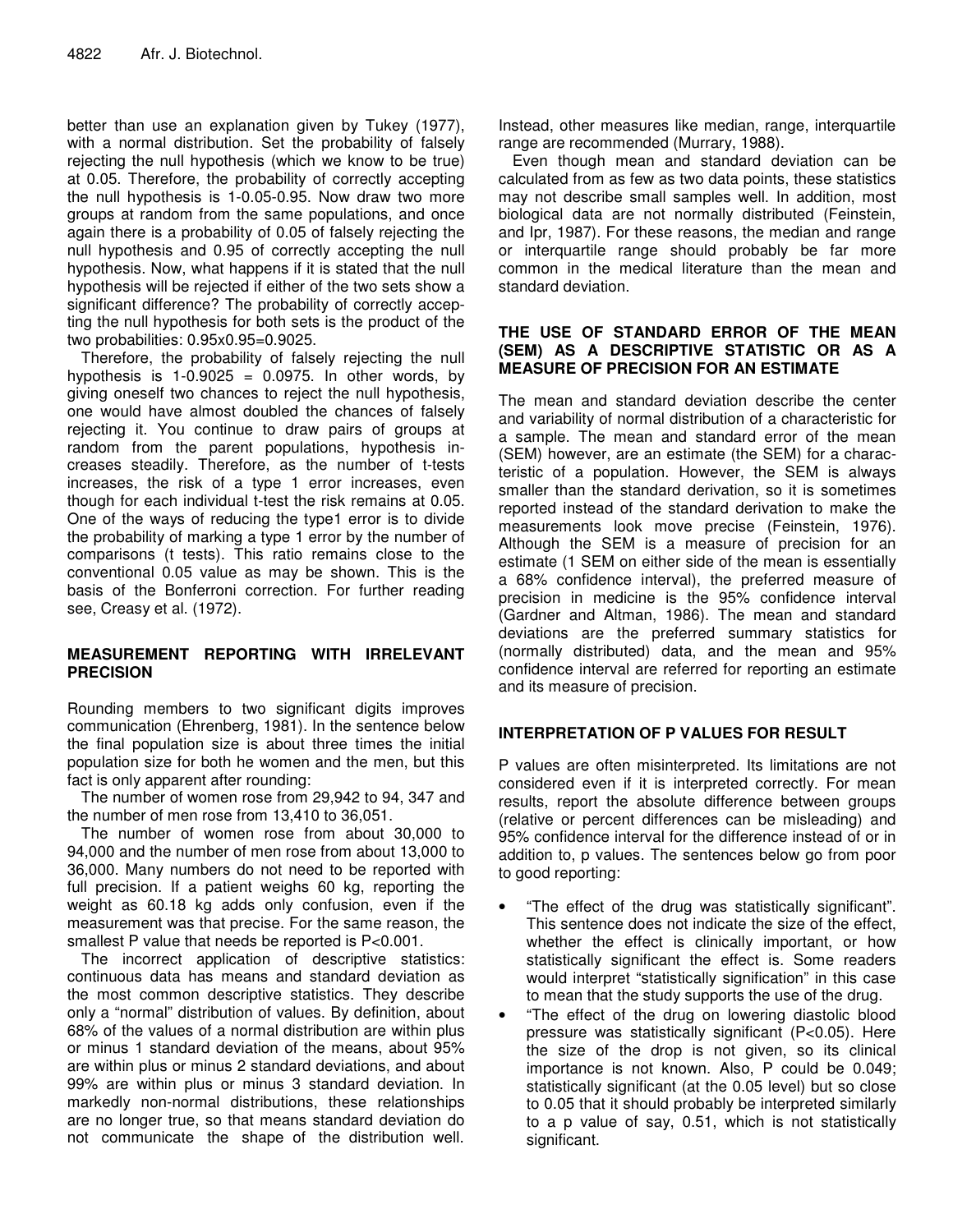The use of an arbitrary cup point, such as 0.05, to distinguish between "significant and "non significant" results is one of the problems of interpreting P values. When a study produces a confidence interval in which all the values are clinically important, the intervention is much more likely to be clinically effective. If none of the values in the interval are clinically important, the intervention is likely to be infective. If only some of the values are clinically important, the study probably did not enroll enough patients.

## **USING GRAPHICAL TOOLS**

Figures and tables should not be used to "store" data i.e just throwing software output in the table graph which does not aid the interpretation. Good statistical graphical and text tools have to be used for reporting summarized data and information in a useful and non-misleading manner and to aid interpretation of the result.

## **VIOLATION OF THE ASSUMPTIONS OF THE STATISTICAL TESTS**

It is frequent and common experience that a researcher will apply a statistical method to a set of data without thoroughly checking that the assumption of the method is valid (Okeh and Ugwu, 2008). This often leads to achieving wrong result. For this reason both the name of the test and a statement that its assumptions were met should be included in reporting every statistical analysis. For example: "the data were approximately normally distributed and thus did not violate the assumptions of the t-test".

## **The most common problems are:**

- Using parametric test when the data are not normally distributed (skewed).
- Using tests of independent samples are paired samples, which require tests for paired data. Again students t-test often used when a paired t-test is required.

## **MISSING DATA**

Missing of data can be common in some variables e.g CD4 count, lead levels in the body or behavioral characteristics: smoking status and drinking habits. Missing data could be due to a whole range of reasons eg limited precision of the recording machine or interviewee's nonresponse. Missing data can be non-random and ignoring it in the analysis introduces bias. An example of nonrandom missing data is levels of alcohol consumption where alcoholics are likely to having missing data due to non-response.

Another form of missing data is loss follow-up e.g. in a study of HIV infected individuals where the outcome is morbidity or mortality, patients may be lost to follow-up if they were too sick to come for follow-up visits or died and the researcher was unable to trace them and therefore coded as missing. This will cause bias and needs to be considered when analyzing the data as the degree of missing depends on the outcome.

## **CHOICE OF MODEL**

It is very important to choose an aspect of the study design to model. For instance, ignoring some features like dependence among observations can result in inefficient estimators (Poirier et al., 2003). Dependence occurs when data are collected from an individual over a period of time or from a group of people who are in clusters e.g. children in a classroom and paired data. Ignoring dependence gives invalid inferences due to underestimating of standard errors. For example, use of two sample t-text for paired data is clearly inappropriate.

Model choice also involves choosing the functional form of the relationship between the response and explanatory variables. All assumptions should be evaluated before using a model to ensure that valid inferences are made. Before selecting a model, researchers should evaluate the assumptions implied by the model against the data and prior in formation.

Another aspect of model choice is variable categorization. Categorization of continuous variables is very common in order to simplify the analysis. However, this may result in loss of information. Therefore categorization should be done only when necessary (Royston et al., 2006).

## **STATISTICAL SOFTWARE PROGRAM**

This program with graphical user interface has brought many advantages but also problems. Menu-driven software encourages or permits blind and incorrect use of statistical methods. With robust software, some of the errors can easily go unnoticed or ignored and this has increased the danger of applying inappropriate analysis methods. It is also common to have software output including some irrelevant statistics under specific model assumptions.

## **DEFINITION OF NORMAL/ABNORMAL IN REPORTING DIAGNOSTIC TEST RESULT**

The importance of either a positive or a negative diagnostic test result depends on how "normal" and "abnormal" are defined. In fact, "normal" has at least six definitions in medicine (see, How to read Clinical Journals, 1981).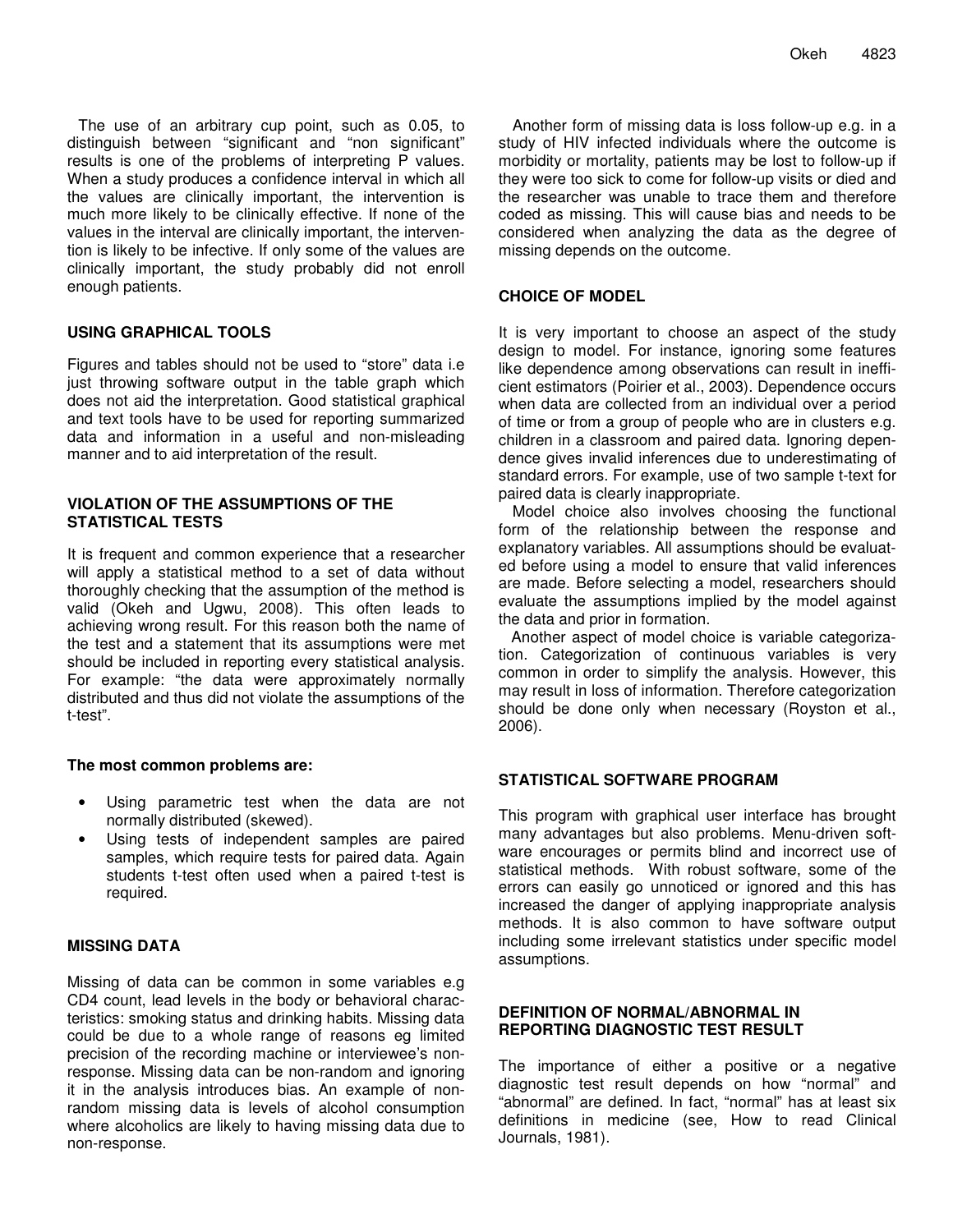## **A diagnostic definition of normal**

This is based on the range of measurements over which the disease is absent and beyond which it is likely to be present. Such a definition of normal is desirable because it is clinically useful.

## **A therapeutic definition of normal**

This is based on the range of measurements over which a therapy is not indicated and beyond which it is beneficial. Again, this definition is clinically useful.

Other definition includes risk factor, statistical, percentile, and social definitions of normal which are perhaps less useful for patient care through there common.

## **NOT EXPLAINING HOW UNCERTAIN EVALUATION OF A SCREENING TEST RESULT WERE TREATED**

Not all diagnostic tests give clear positive or negative results. Perhaps not all of the barium dye was taken; perhaps the bronchoscopy neither rule out nor confirmed the diagnosis; perhaps observers could not agree on the interpretation of clinical signs. Reporting the number and proportion of non-positive and non-negative results is important because such results affect the clinical usefulness of the test.

Uncertain test results may be one of three types (Simel et al., 1987):

## **Intermediate results**

These fall between a negative result and a positive result. In a tissue test based on the presence of cells that stain blue, "bluish" cells that are neither unstained nor the required shade of blue might be considered intermediate results.

## **Indeterminate results**

These are results that indicate neither a positive nor a negative finding. For example, responses on a psychological test may not determine whether the respondent is or is not alcohol-dependent.

## **Uninterpretable results**

These are produced when a test is not conducted according to specified performance standards. Glucose levels from patients who did not fast overnight may be uninterpretable, for example.

How such results were counted when calculating sensitivity and specificity should be reported. Test characteristics will vary, depending on whether the results are counted as positive or negative or were not counted all, which is often the case. The standard 2 x 2 table for computing diagnostic sensitivity and specificity does not include rows and columns for uncertain results. Even a highly sensitive or specific test may be of little value if the results are uncertain much of the time.

## **WRONG PLACEMENT OF UNITS OF OBSERVATION IN REPORTING AND INTERPRETING**

What is actually being studied is the unit of observation but if the unit is any other thing expects the patient, problem arises. For instance in a study of 50 eyes, how many patients are involved? What does a 50% success rate mean?

If the unit of observation is the heart attack, a study of 18 heart attacks among 1,000 people has a sample size of 18, not 1,000. The fact that 18 of 1000 people had heart attacks may be important, but there are still only 18 heart attacks to study.

If the outcome of a diagnostic test is a judgment, a study of the test might require testing a sample of judges, not simply a sample of test results to be judged. If so, the number of judges involved would constitute the sample size, rather than the number of test results to be judged.

## **INABILITY TO DISTINGUISH BETWEEN "PRAGMA-TIC" (EFFECTIVENESS) AND "EXPLANATORY" (EFFICACY) STUDIES WHEN DESIGNING AND INTERPRETING MEDICAL RESEARCH**

Explanatory or efficacy studies are done to understand a disease or therapeutic process. Such studies are best done under "ideal" or "laboratory" conditions that allow tight control over patient selection, treatment, and follow up. Such studies may provide insight into biological mechanisms, but they may not be generalizable to clinical practice, where the conditions are not so tightly controlled. For example, a double masked explanatory study of a diagnostic test may be appropriate for evaluating the scientific basis of the test. However, in practice, doctors are not masked to information about their patients, so the study may not be realistic.

Pragmatic or effectiveness studies are performed to guide decision-making. These studies are usually conducted under "normal" conditions that reflect the circumstances under which medical care is usually provided. The results of such studies may be affected by many, uncontrolled, factors, which limit their explanatory power but that may enhance their application in clinical practice.

For instance, patients in a pragmatic trail are more likely to have a wide range of personal and clinical characteristics than are patients in an explanatory trial, who must usually meet strict entrance criteria.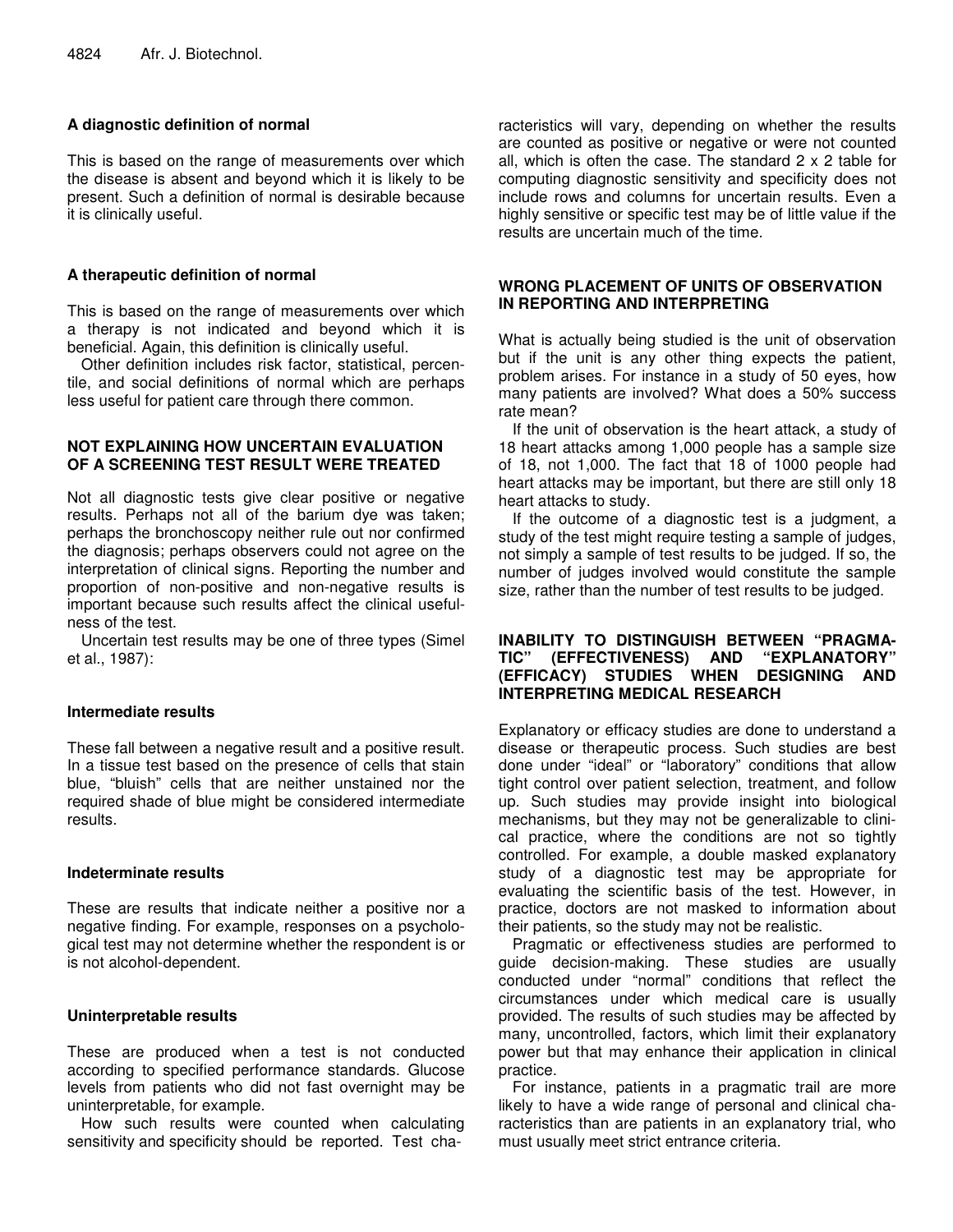Many studies try to take both approaches and as a results, do neither well (Schwartz and Lellouch, 1967; Simon et al., 1995). The results of a study should be interpreted in the light of the nature of the question it was designed to investigate.

#### **FAILURE TO REPORT MEDICAL RESULTS IN CLINICALLY USEFUL UNITS**

The reports below (Guyatt et al., 1994; Brett, 1989) all use accurate and accepted outcome measures, but each leaves a different impression of the effectiveness of the drug. Effort-to-yield measures, especially the number needed to treat, are more clinically relevant and allow different treatments to be compared on similar terms.

#### **Result expressed as total cohort mortality rates**

In the Helsinki study, total mortality from cardiac events was 6 in the gemfibrozil group and 10 in the control group, for an absolute risk reduction of 0.2%, a relative risk reduction of 40%, and the need to treat 2,4600 men for 1 year to prevent 1 death from hearth attack.

#### **Results expressed in absolute terms**

In the Helsinki study of hypercholesterolemic men, after 5 years, 84 of 2,030 patients on placebo (4.1%) had heart attacks, whereas only 56 of 2,051 men treated with gemfibrozil (2.7%) had heart attacks (P<0.02), for an absolute risk reduction of  $1.4\%$  (4.1-2.7% =  $1.4\%$ ).

## **Results expressed in another effort-to-yield measure**

In the Helsinki study of 4,081, hypercholesterolemic men, after 5 years, the results indicate that about 200,000 does of gemfibrozil were taken for each heart attack presented.

#### **Results expressed in an effort-to-yield measure, the number needed to treat**

The results of the Helsinki study of 4,081 hypercholesterolemic men indicate that 71 men would need to be treated for 5 years to prevent a single heart attack.

#### **MISUNDERSTANDING STATISTICAL SIGNIFICANCE FOR CLINICAL IMPORTANCE**

In statistics, small differences between large groups can be statistically significant but clinically meaningless (Lang and Secic, 1997). In a study of the time-to-failure for two types of pacemaker leads, a mean difference of 0.25

months over 5 years among thousands of leads is not apt to be clinically importance, even if such a difference would have occurred by chance less than 1 time 1,000  $(p<0.001)$ .

It is also true that large differences between small groups can be clinically important but not statistically significant.

In a small study of patients with a terminal condition, if even one patient in the treatment groups survives, the survival is clinically important, whether or not the survival rate is statistically different from that of the control groups.

## **REPORTING PROBLEM**

Arguably, errors conducted during analysis or reporting stage usually have relatively low gravity compared to design errors as it can be cheaper to re-analyze the data or correct the reporting than redoing the whole study (Piantadosi, 1997). Meanwhile, published reports provide the main window for third parties to assess the quality of research including design and statistical analysis. For example reporting group means for paired data without reporting within pair changes may mislead the audience as to whether proper analyses or conclusions are made. Also in well conducted randomized trials, any difference in baseline characteristics between treatment groups can be attributed to chance and testing for statistical difference creates conceptional problems. This detailed analyses and reporting on testing equality of baseline characteristics between randomization groups is at the very least wastage of space.

## **CONCLUSION**

The real solution to poor statistical reporting will come when authors learn more about research design and statistics; when statisticians improve their ability to communicate statistics to authors, editors, and readers; when researchers begin to involve statisticians at the beginning of research, not at its end; when more journals are able to screen more carefully more articles containing statistical analyses; and when readers learn more about how to interpret statistics and begin to expect, if not demand, adequate statistical reporting. For specialist statistical problems, see e.g. the paper by Chatfield (1991) and references therein. Thus we should be cautious about many potentially slippery patches as we like statistical excellence.

## **ACKNOWLEDGEMENT**

I thank Anthony C. Ugwu for very helpful discussions and comments.